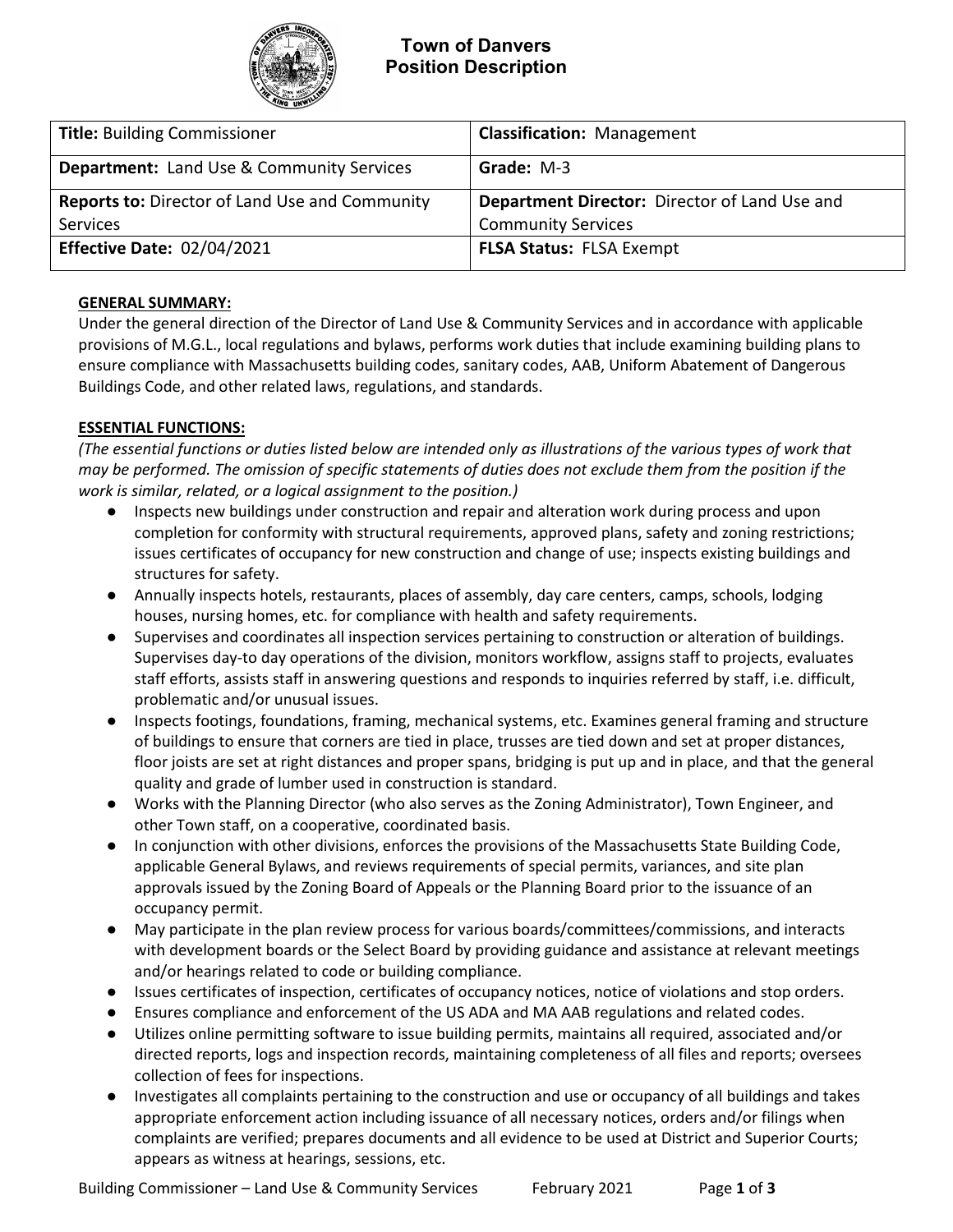- Acts on any question relating to mode or manner of construction and the materials to be used, and the location, use, occupancy and maintenance of all buildings and structures.
- Responds to inquiries from property owners, banks, attorneys, real estate firms, surveyors, architects, engineers, Town officials and the general public; explains building codes or necessary regulations.
- Prepares, administers, and monitors division budget.
- Maintains up-to-date knowledge and education relative to building codes, local regulations, enforcement, etc.
- Attends educational seminars in order to keep abreast of all changes or revisions to the State Building Codes to maintain required 45 CEU credits every three (3) years for continued CBO certification, and licenses.
- Serves as the Town's Sealer of Weights and Measures, Measurer of Wood and Bark, and Weigher of Coal.
- Participates in and is a member of the Town Manager's Leadership Team.
- Carries out special projects and analyses for the Director of Land Use and Community Services and consults with other departments/divisions as required.
- Other related duties as required.

## **Minimum Qualifications:**

- College Degree or experience comparable to a Master Apprentice knowledge of construction trades with at least five (5) years of experience in the supervision of building construction, inspection, or design. Municipal experience preferred but not required. Or an equivalent combination of education & experience.
- At least three (3) years of progressively responsible experience in personnel management strongly preferred.
- Must be certified as a Massachusetts Local Building Inspector; certification as a Building Inspector/Commissioner or ability to attain certification as a Building Inspector/Commissioner within the first eighteen (18) months required.
- Must possess a valid driver's license issued by the Registry of Motor Vehicles.
- Must be fully committed to providing service excellence to every person who visits, works, or resides in the Town of Danvers by embodying the organization's five core values: inclusion, integrity, accountability, positivity, and collaboration.

#### **Knowledge, Ability, Skill**

*Knowledge:* Thorough knowledge of the accepted requirements for building construction, fire prevention, light, ventilation and safe egress; as well as a general knowledge of other equipment and materials essential for safety, comfort, and convenience of the occupants of a building or structure. Ability to enforce and interpret regulations such as the State Building Code, the State Sanitary Code, etc., firmly, tactfully and impartially; ability to analyze problems, prepare technical reports and formulate recommendations; skilled in communications, both written and verbal, in order to articulate opinions, rationale, and recommendations in judicious, knowledgeable and confident manner.

Ability: Ability to plan, organize and collaborate with others, ability to communicate effectively, ability to establish and maintain effective working relationships with all town employees, board/committee members, officials and the general public; ability to recognize town-wide priorities and work cooperatively to support their accomplishment; ability to prioritize multiple tasks and deal effectively with interruptions; ability to exercise independent judgment on a variety of complex, highly responsible routine and substantial non-routine work requiring creative ability to problem solve; ability to analyze and interpret data and to clearly communicate and document findings for decision-makers; ability to manage several projects at the same time.

Skills: Excellent customer service and organization skills; excellent time-management skills; excellent written and verbal communication skills; strong project management skills; excellent computer skills required to utilize the Town's online permitting system; personal computers, word processing and complex databases; aptitude for working with people and maintaining effective working relationships with various groups; aptitude for working with paperwork and details; skills in with dealing with the general public and sensitivity to public communications; effective planning and delegation.